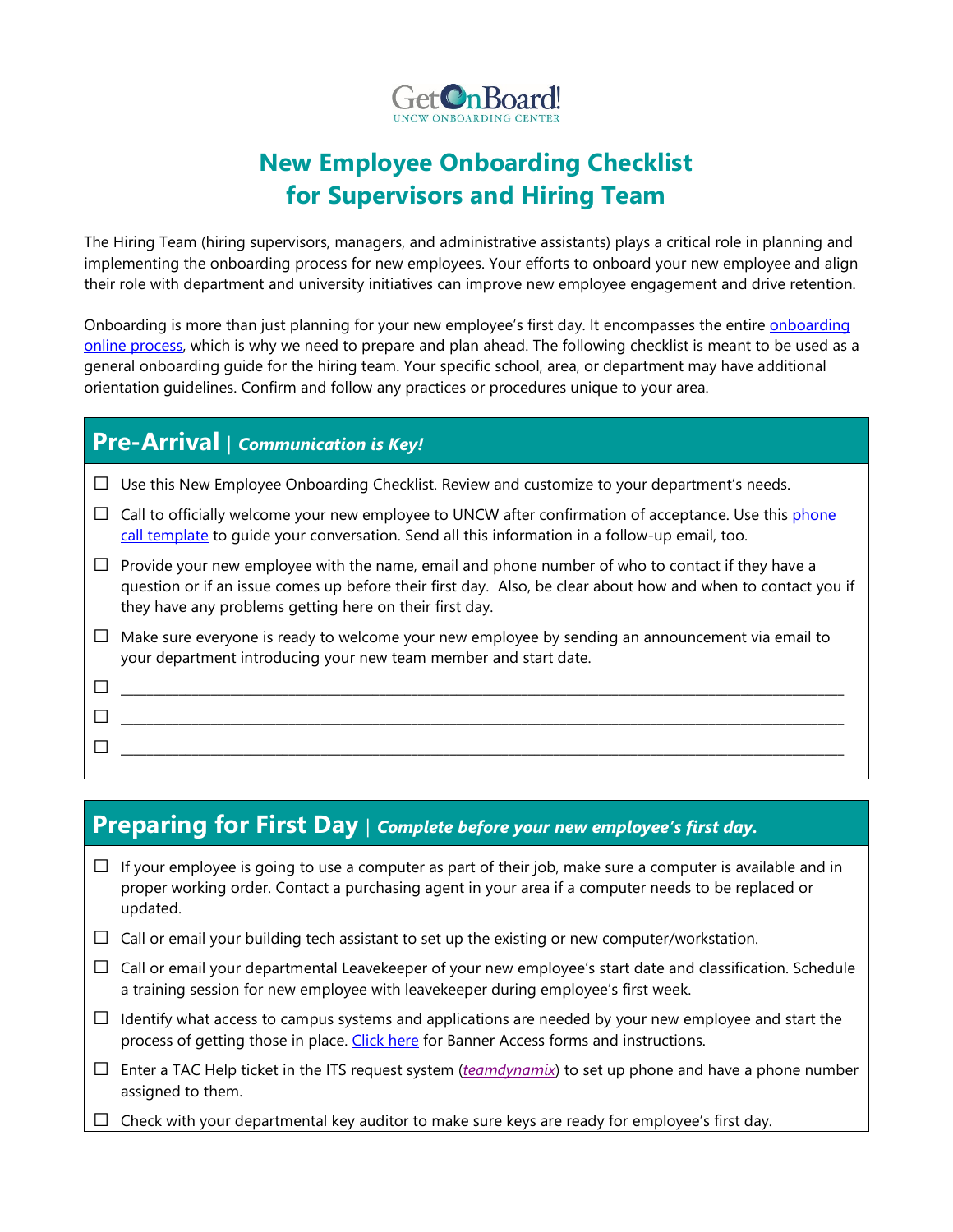- **□** Ensure work space is clean and has needed supplies.
- **□** Verify correct [building access](http://uncw.edu/onecard/employeeaccess.html) is granted.
- **□** Prepare a schedule for the employee's first week. Include time for Onboarding Online's [First Five Days](https://uncw.edu/onboarding/virtualfivedays/welcome.html) and any other training that can be completed, as well as meetings with the supervisor, teammates, and leave keeper.
- $\Box$  Plan a welcome activity for new employee with your department (morning coffee with the team, welcome huddle before lunch, team meeting, etc.)
- **□** Make any accommodations necessary under the [Americans with Disabilities Act \(ADA\)](http://www.uncw.edu/ada/) if appropriate.
- □ Order name tag, business cards, and/or door name plates through Printing Services.
- □ Print a <u>"Welcome" sign</u> to put in the new employee's workspace or a departmental bulletin board.
- **□** Create Welcome Packet. This might include:

| Organizational chart (dept. and campus)   | First 30/60 Day Work plan<br>Ő.           |
|-------------------------------------------|-------------------------------------------|
| Phone listing/Contact info for department | Printouts or URL's of specific policies   |
| Schedule for first week                   | Campus/building map                       |
| Emergency Contact Info Sheet for dept.    | Department policies & expectations        |
| Fire and Emergency Evacuation plan        | Confidentiality agreement (if applicable) |

#### **First Day** | *Help your employee feel welcomed and informed!*

- **□** Supervisor welcomes employee upon their arrival.
- **□** Show them their workspace and introduce them to the department team.
- □ Meet with employee and discuss items in the Welcome Packet and go through the <u>New Employee</u> [Questionnaire.](https://uncw.edu/onboarding/virtualfivedays/documents/day1-questionnaire.pdf)
- **□** Review [Onboarding Online process](https://uncw.edu/onboarding/gettingstarted.html) with new employee.
- **□** Take time to discuss work schedule for the week, pay schedule, process for reporting sick leave and time off requests.
- **□** Assign keys.
- **□** Arrange lunch with new employee and members of department or supervisor.
- **□** Give a department/building tour (place to hang coats, restroom, water fountain, vending machines, break room/kitchen, emergency exits, parking…)
- **□** Make sure your new employee can log into their computer and give a quick computer orientation (shared network drives, Outlook, MySeaport, SeaNet, SharePoint, department website…)

**□** \_\_\_\_\_\_\_\_\_\_\_\_\_\_\_\_\_\_\_\_\_\_\_\_\_\_\_\_\_\_\_\_\_\_\_\_\_\_\_\_\_\_\_\_\_\_\_\_\_\_\_\_\_\_\_\_\_\_\_\_\_\_\_\_\_\_\_\_\_\_\_\_\_\_\_\_\_\_\_\_\_\_\_\_\_\_\_\_\_\_\_\_\_\_\_\_\_\_\_\_\_\_\_\_\_\_\_\_\_\_\_\_\_ **□** \_\_\_\_\_\_\_\_\_\_\_\_\_\_\_\_\_\_\_\_\_\_\_\_\_\_\_\_\_\_\_\_\_\_\_\_\_\_\_\_\_\_\_\_\_\_\_\_\_\_\_\_\_\_\_\_\_\_\_\_\_\_\_\_\_\_\_\_\_\_\_\_\_\_\_\_\_\_\_\_\_\_\_\_\_\_\_\_\_\_\_\_\_\_\_\_\_\_\_\_\_\_\_\_\_\_\_\_\_\_\_\_\_

- $\Box$  Don't forget to show them where everything is and how to use them if applicable (phones, fax, copier, office supplies, recycling, mailbox...)
- □ Give your new employee instructions on how to [set up their voice mail.](https://uncw.teamdynamix.com/TDClient/1875/Portal/KB/ArticleDet?ID=29251)

**□** \_\_\_\_\_\_\_\_\_\_\_\_\_\_\_\_\_\_\_\_\_\_\_\_\_\_\_\_\_\_\_\_\_\_\_\_\_\_\_\_\_\_\_\_\_\_\_\_\_\_\_\_\_\_\_\_\_\_\_\_\_\_\_\_\_\_\_\_\_\_\_\_\_\_\_\_\_\_\_\_\_\_\_\_\_\_\_\_\_\_\_\_\_\_\_\_\_\_\_\_\_\_\_\_\_\_\_\_\_\_\_\_\_